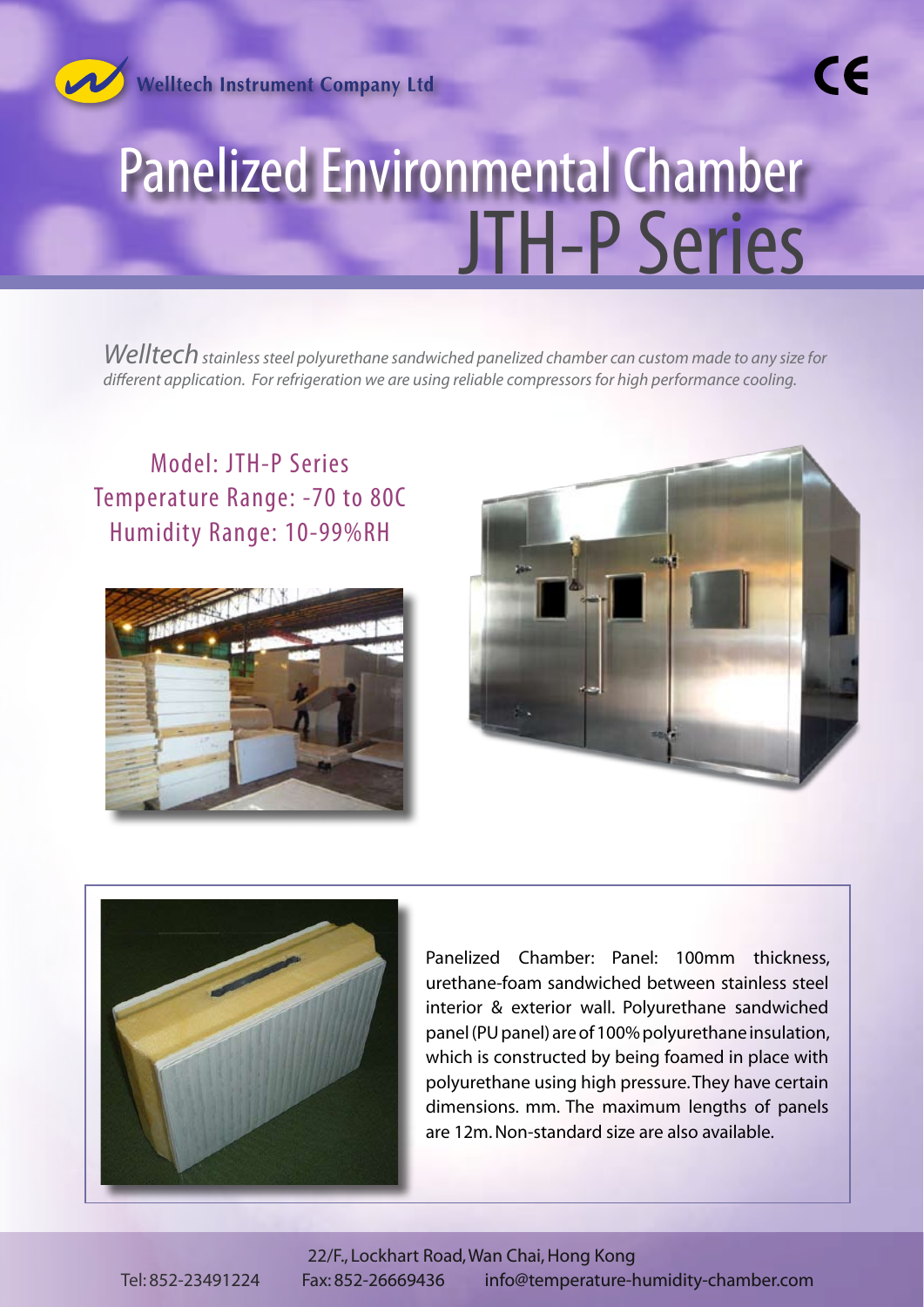## Key Features

- PLC microprocessor, PID control of temperature and humidity
- LCD touch screen, both temperature and humidity are programmable
- • Digital humidity electronic probe
- • Computer interface and software (RS232 interface)
- All stainless steel (both interior and exterior)
- • With viewing window & interior light
- With cable feed-through port
- • Safety thermostat control
- Meet EN-60204, CNS, JIS, ISO and ASTM standard, with CE cert



**Cam Lock** : Every panel consists of tongue and groove construction and can be tightened by a number of excentric fasteners, which may be unscrewed easily with a hexagonal key

## Accessories





**Transfer Door**



**Window Waterproof Lamps**



**Double Wing Door**